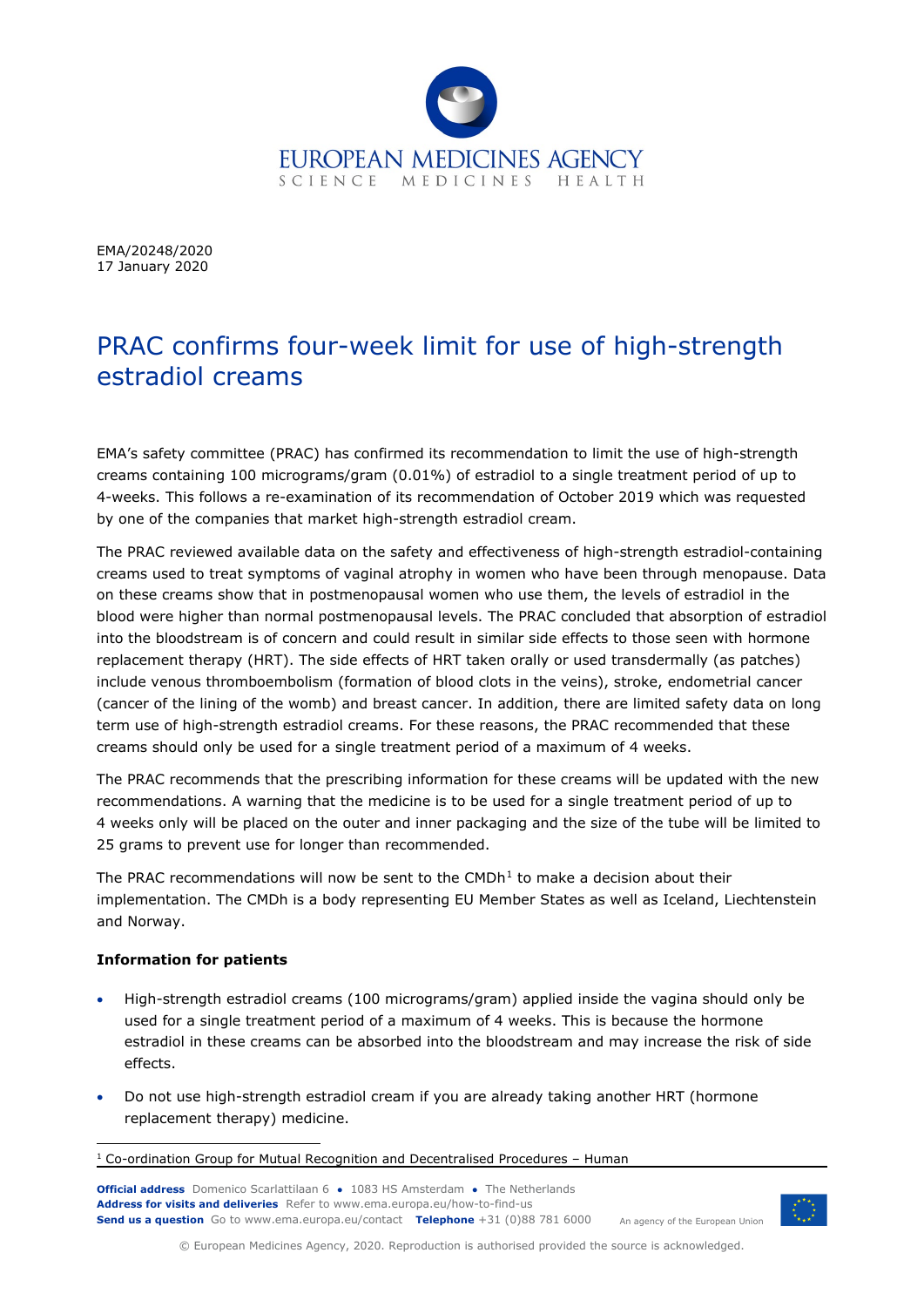• If you have any questions about your treatment, talk to your doctor or pharmacist.

## **Information for healthcare professionals**

- High-strength estradiol creams (100 micrograms/gram) should not be prescribed for longer than a single treatment period of 4 weeks due to the risks associated with systemic exposure to estradiol.
- Pharmacokinetic data on high-strength estradiol creams for intravaginal use show systemic exposure to estradiol, with levels higher than the normal postmenopausal range (up to five times above the upper limit of the reference postmenopausal estradiol serum levels of 10–20 pg/ml).
- Systemic exposure to estradiol could be associated with side effects similar to those of oral and transdermal HRT products such as endometrial hyperplasia/carcinoma, breast and ovarian cancer and thromboembolic events.
- High-strength estradiol creams should not be prescribed with other HRT medicines.

### **More about the medicines**

The estradiol-containing creams covered by this review contain 100 micrograms of estradiol per gram of cream.

They are a type of topical hormone replacement therapy: they contain the female hormone estradiol, used to replace natural estradiol, which declines in the body after menopause. These high-strength estradiol creams have been authorised in the EU for a number of years to treat symptoms of vaginal atrophy in postmenopausal women. They are marketed in Austria, Bulgaria, Croatia, Czech Republic, Estonia, Germany, Hungary, Latvia, Lithuania and Slovakia under the following trade names: Linoladiol, Linoladiol N, Linoladiol Estradiol, Estradiol Wolff and Montadiol.

### **More about the procedure**

The review of high-strength estradiol-containing creams (0.01%) was initiated on 11 April 2019 at the request of the European Commission, under [Article 31 of Directive 2001/83/EC.](https://www.ema.europa.eu/en/human-regulatory/post-authorisation/referral-procedures)

In 2014, EMA had completed a review of the risk of systemic absorption with high-strength estradiol creams and recommended measures to minimise it, including limiting the use of the creams for up to 4 weeks. However, in March 2019 the Court of Justice of the European Union partially annulled the conclusions of the review on procedural grounds. Although the Court of Justice did not question the scientific conclusions, the partial annulment meant that some of the measures taken to minimise the risk were invalidated.

The current review was carried out by the Pharmacovigilance Risk Assessment Committee (PRAC), the Committee responsible for the evaluation of safety issues for human medicines, which made a set of recommendations. Following a re-examination requested by one of the marketing authorisation holders, the PRAC subsequently confirmed its conclusions for high-strength estradiol creams.

Because these medicines are all authorised at national level, the PRAC recommendations will now be sent to the Co-ordination Group for Mutual Recognition and Decentralised Procedures – Human (CMDh), to make a decision about their implementation. The CMDh is responsible for ensuring

PRAC confirms four-week limit for use of high-strength estradiol creams EMA/20248/2020 Page 2/3